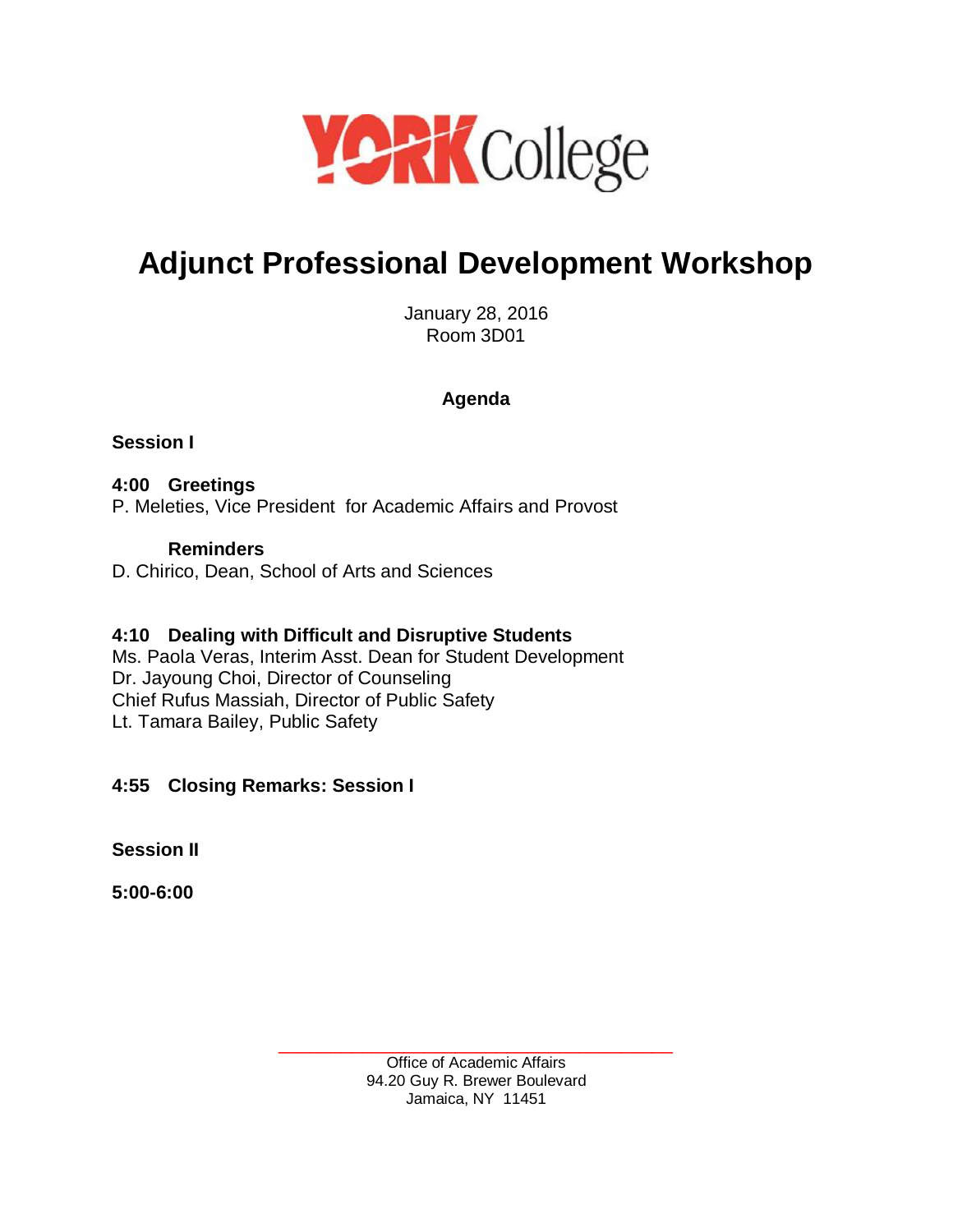718.262.2780 **Locations of Department Break out Sessions**

| <b>Accounting and Finance</b>                                                                                                                                                                                         | 2B06             |
|-----------------------------------------------------------------------------------------------------------------------------------------------------------------------------------------------------------------------|------------------|
| Behavioral Sciences: Political Science, Psychology, Sociology                                                                                                                                                         | 4D06             |
| Biology: Biology, Biotechnology<br>No session - Contact Dr. MacNeil ( <i>MMacneil@york.cuny.edu</i> ) with questions.                                                                                                 |                  |
| <b>Business and Economics: Business, Economics, Marketing</b>                                                                                                                                                         | 2B06             |
| <b>Chemistry: Chemistry, Pharmaceutical Science</b><br>Dr. Desamero is on campus should you have questions,                                                                                                           | 3F01             |
| Earth and Physical Sciences: EHS, Geology, Physics                                                                                                                                                                    | 2E01             |
| English: English, Journalism                                                                                                                                                                                          | 2A16             |
| Foreign Languages: French, Spanish                                                                                                                                                                                    | 3C08             |
| <b>Health Professions: Health Science</b><br>No session - Contact Professor Graffeo (JGraffeo @york.cuny.edu) with questions.                                                                                         | SC-112           |
| <b>Health and Physical Education:</b><br>Community Health, Gerontological Studies, Health Promotion Management, Movement Science<br>No session - Contact Dr. Ajuluchukwu (DAjuluchukwu@york.cuny.edu) with questions. |                  |
| <b>History and Philosophy:</b><br>Anthropology, Black Studies, History, Interdisciplinary Studies, Philosophy                                                                                                         | 3C <sub>06</sub> |
| <b>Math and Computer Science</b><br>No session - Contact Dr. Sunmonu (ASunmonu@york.cuny.edu) with questions.                                                                                                         | 2C07             |
| <b>Performing and Fine Arts:</b><br>Communications Technology, Fine Arts, Music, Speech Communication/Theater                                                                                                         | 1B13             |
| <b>Social Work</b><br>No session - Contact Dr. Acker (GAcker@york.cuny.edu) with questions.                                                                                                                           |                  |